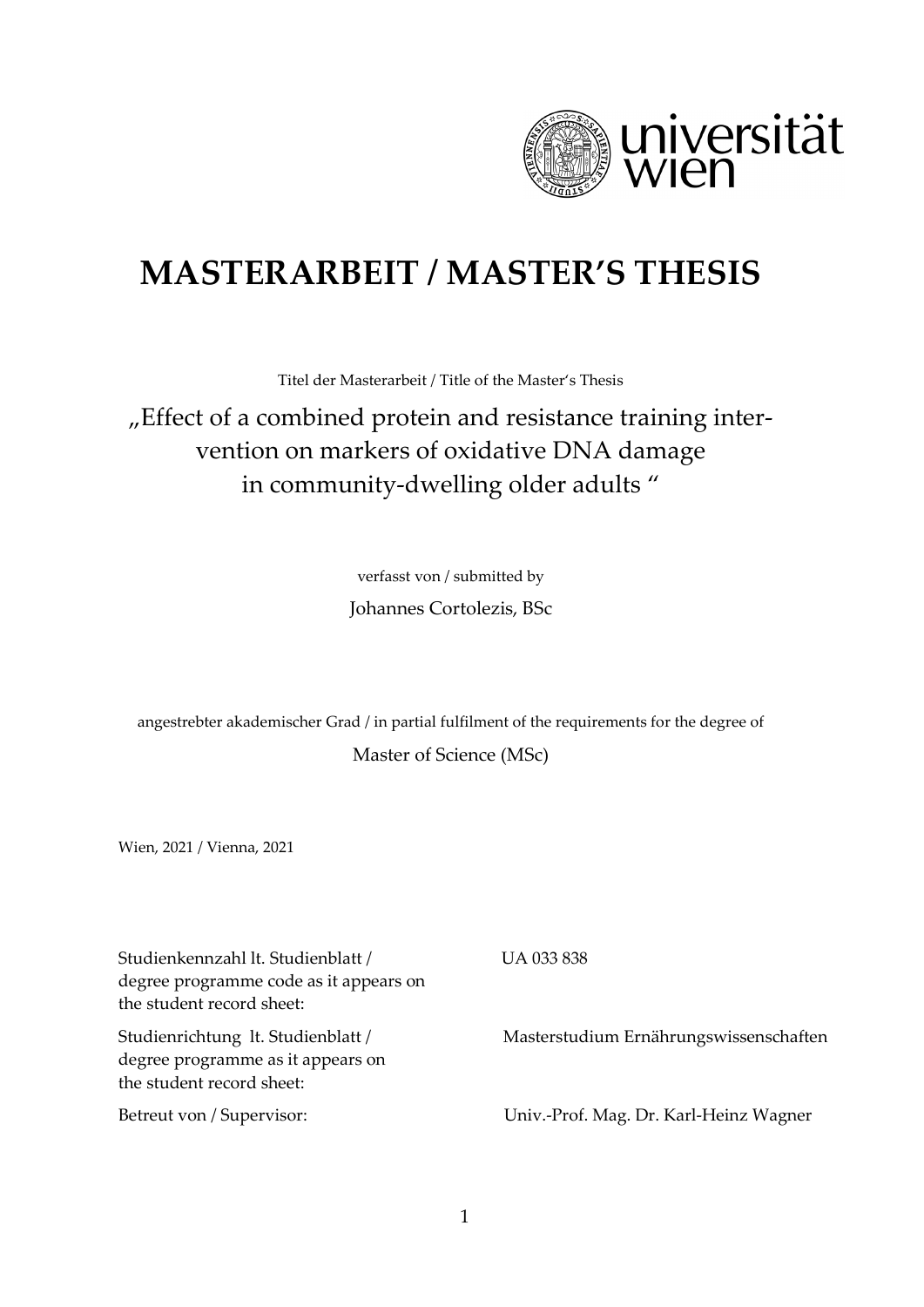## **1 Introduction**

According to the World Health Organization (WHO) population growth and population aging can be considered as two of the major demographic trends (1). Older adults, defined as people aged 65 and above, are the fastest growing age group globally. This trend can also be seen in Austria. In fact, in the beginning of 2021, the group of older adults and the group of people under 20 were almost equal, representing 19.2% and 19.3% respectively of the Austrian population (2). In the long term, distribution of population will shift towards elderly people. Most estimates predict that by the year of 2030, 25% of the population will be 65 or older and by the year 2100 already 30% (3). Increasing life expectancy can be considered as a main driver for this change. In 2020, life expectancy at birth for men was 78.9 years and for women 83.7 years (4). By 2080, life expectancy will be expected to increase by additional 9.9 life years for males and 8 life years for females (5).

However, with increasing life expectancy the number of years lived with disability or disease are simultaneously increasing, resulting in growing challenges for the public health system (6). One characteristic of aging is a decrease in muscle quantity and quality, known as sarcopenia, which is associated with an increased risk of adverse outcomes, such as falls, fractures, physical disability and even mortality (7). Physical activity and adequate protein intake can be considered as beneficial on muscle physiology, resulting in increased protein synthesis and decreased protein degradation (8). For adults in the german-speaking countries (D-A-CH region) aged 65 or older, a protein intake of 1 g/kg body weight (BW)/day is currently recommended (9). However, emerging evidence suggests that recommendation of protein intake in older people should be elevated to 1.0-1.5 g/kg BW/d in order to prevent or postpone a decline in muscle mass (10-12).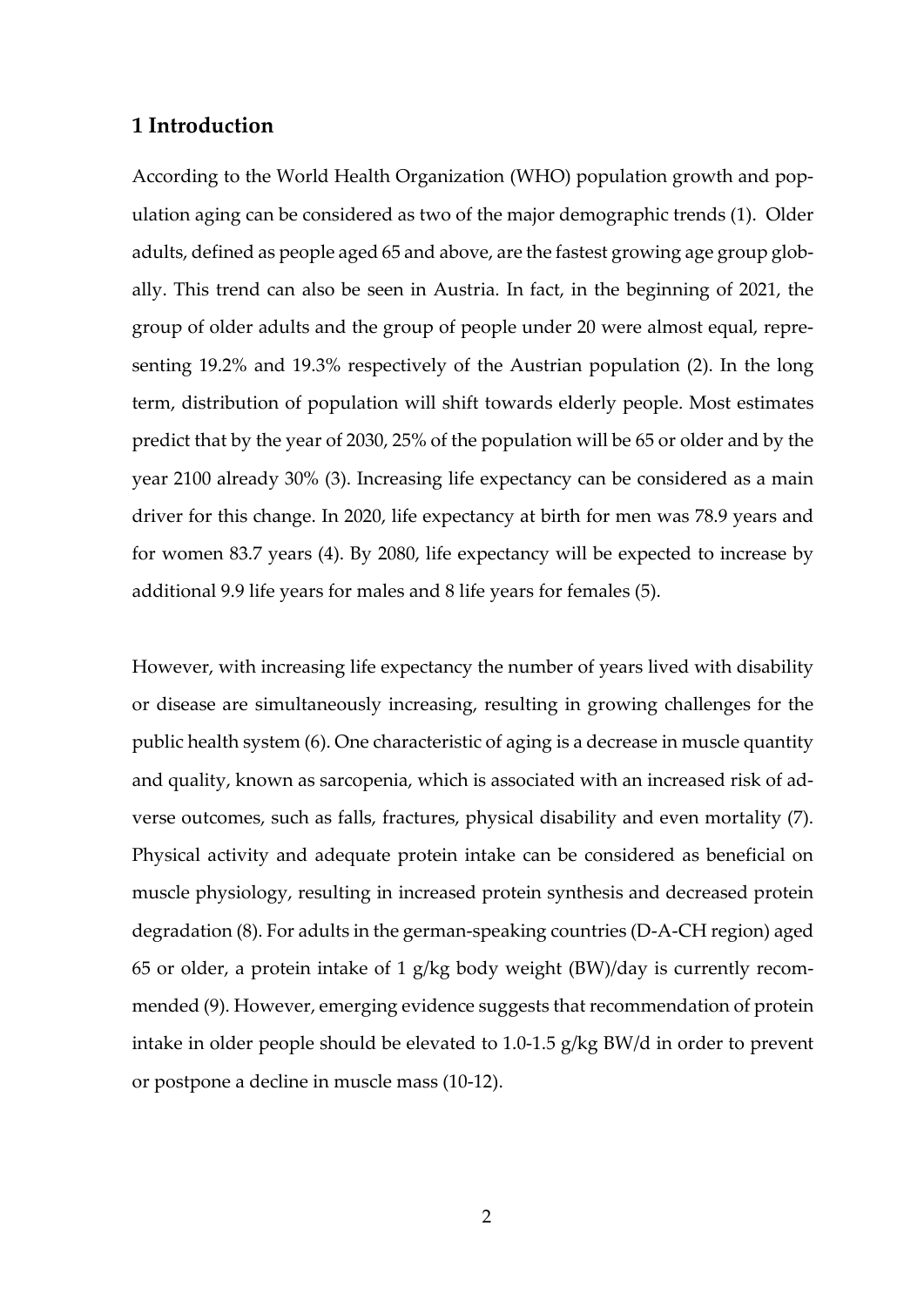Nevertheless, possible adverse health effects arising from changes in dietary recommendations for older adults should be considered too. It has been described that the aging process and oxidative stress as well as DNA damage as a consequence are closely connected since DNA damage can be considered as one of the molecular drivers of aging (13).

However, there are only a few studies analyzing the effect of a high protein diet on oxidative stress or DNA damage. Results from mice fed with a high protein diet (44 E%) showed elevated oxidative stress levels through an increase in advanced glycation end products (AGE), 4-hydroxynonenal (4-HNE) and malondialdehyde (MDA) after an eight-week dietary intervention (14). In human, Pivovarova-Ramich et al. (2020) observed a decrease in MDA and protein carbonyls after a six-week diet high in animal or plant-based protein (30 E%) in older patients with type 2 diabetes (15). Some studies analyzed combined effects of protein supplementation and exercise on oxidative stress markers. Nabuco et al. (2019) investigated changes regarding antioxidant enzyme activity and oxidative stress markers in older women following a high protein diet. They could not detect any differences after the intervention with 35g of whey protein pre- and post-training for 12 weeks (3x/week, 3 sets of 8-12 repetitions). (16). Similar results were observed after a 12-week intervention of combined protein supplementation (1.5g/kg BW/d) and exercise (2x/week for 60 minutes) in elderly Malays, in which no changes in superoxide dismutase (SOD) level after 12 weeks of intervention were observed in both groups (17). It must be noted that protein supplements and not whole foods were used in these studies.

Therefore, it is important to investigate whether increasing the amount of protein in diet could induce possible unfavorable mechanistical effects regarding DNA damage, thus increasing susceptibility to complex age-related diseases (18). However, data in older adults analyzing potential effects of a high protein intake through regular diet on DNA damage are still missing. Under this aspect the *NutriAging*